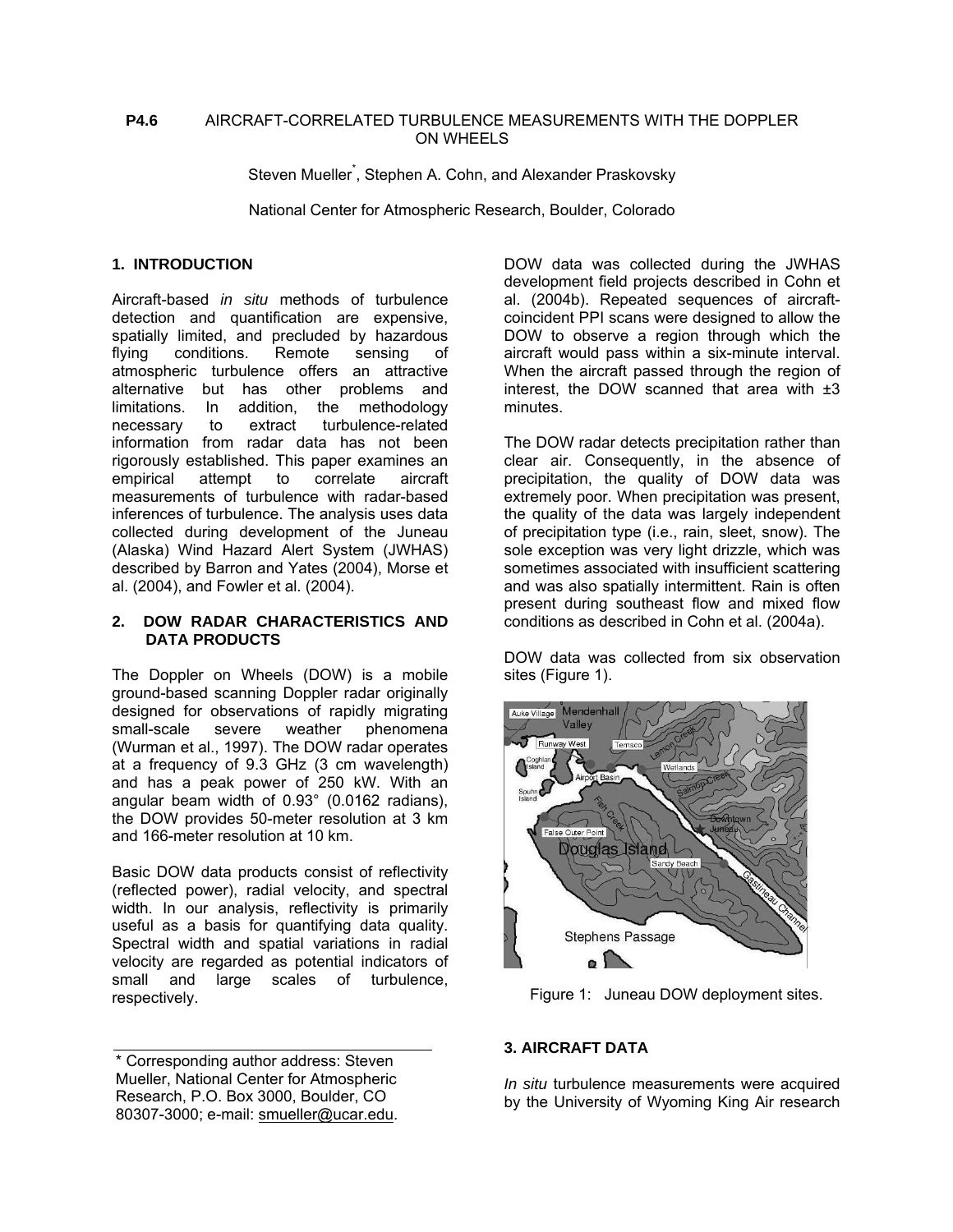aircraft. EDR estimates (defined as the cubed root of the eddy dissipation rate) were calculated on the basis of the along-track, cross-track and vertical wind measurements. These estimates will be referred to as the U-, V- and Wcomponents of turbulence, and their calculation is described in Gilbert et al. (2004). Theoretically, in the case of fully developed isotropic turbulence, these components would be expected to have similar values. In reality, large differences are not uncommon.

The final data product is a one-second time series, which also represents a spatial series as the aircraft progresses along the flight track.

On the basis of previous field research, regions called "hazard boxes" were identified that corresponded to areas in which elevated levels of turbulence were likely to be observed. For each crossing of the research aircraft through a hazard box, the median, 75% and 90% EDR values are determined from aircraft time series data within the box. This determination is performed for each of the three directional EDR components. In this manner, aircraft data for each hazard box crossing is reduced to a set of nine numbers. These numbers are compared with turbulence estimates derived on the basis of DOW measurements within the hazard area near the time of aircraft crossing.

Only the airport basin hazard boxes (Lemon Creek, North Douglas Island, Outer Point, and Coghlan Island) were used in the final analysis. The Gastineau Channel hazard boxes generally had low levels of turbulence during the wet weather patterns necessary for high-quality DOW data. Moreover, a statistically significant number of coincident data cases (with highquality DOW data) were acquired only at the Runway West and Temsco Heliport DOW deployment sites.

#### **4. DOW DATA PROCESSING**

Many DOW scans were rejected outright on the basis of qualitative visual inspections of the data. Excessive noise, usually a consequence of insufficient precipitation, precludes reliable comparisons with aircraft data. Some scans were also rejected because they were corrupted by mechanical malfunctions. Specifically, many scans were degraded by instabilities in the elevation controller of the radar antenna. This

problem was insidious in that it was not promptly detected due to the subtle nature of the errors.

For each radar scan utilized in this analysis, a confidence field was generated using a combination of reflectivity and normalized coherent power. This combination is necessary because reflectivity is an optimal indicator of terrain interference and normalized coherent power is an optimal indicator of insufficient atmospheric scattering associated with patches of very light or no precipitation.

We examined a number of potential DOW-based turbulence parameterizations based on dimensional analysis. One conventional measure of turbulence is the cubed root of the eddy dissipation rate,  $\varepsilon^{1/3}$ , which has dimensions m<sup>2/3</sup>/s. DOW-based input parameters considered in this study are second moment  $(m^2/s^2)$ , spatial velocity variance  $(m^2/s^2)$ , windshear (1/s), and transverse and longitudinal radial velocity structure functions  $(m^2/s^2)$ . Of these quantities, only second moment is a basic DOW data product (spectral width squared), the remainder are generated via processing of the radial velocity and/or the spectral width.

In some cases, it is necessary to introduce a length scale to satisfy dimensional analysis constraints. Candidates include the turbulence integral scale, radar pulse length, and radar pulse width. An additional length scale parameter is the *f* coefficient derived from the Kolmogorov turbulence energy spectrum, which has dimensions m<sup>-1/3</sup>.

All turbulence calculations begin with a confidence field generated on the basis of reflectivity and normalized coherent power. Radial velocity and second moment are smoothed using a confidence-weighted 3x3 (3 beams by 3 ranges) median filter. A best-fit linear wind field is determined from the confidence-weighted median-filtered radial velocity field by applying a singular value decomposition method to each point and fitting a 13x11 surface of data values. The non-linear residual velocity is determined by subtracting the best-fit linear wind field from the median-filtered radial velocity. Results are not particularly sensitive to the exact smoothing used.

The longitudinal structure function is equivalent to the square of the radial velocity difference between adjacent data points along the same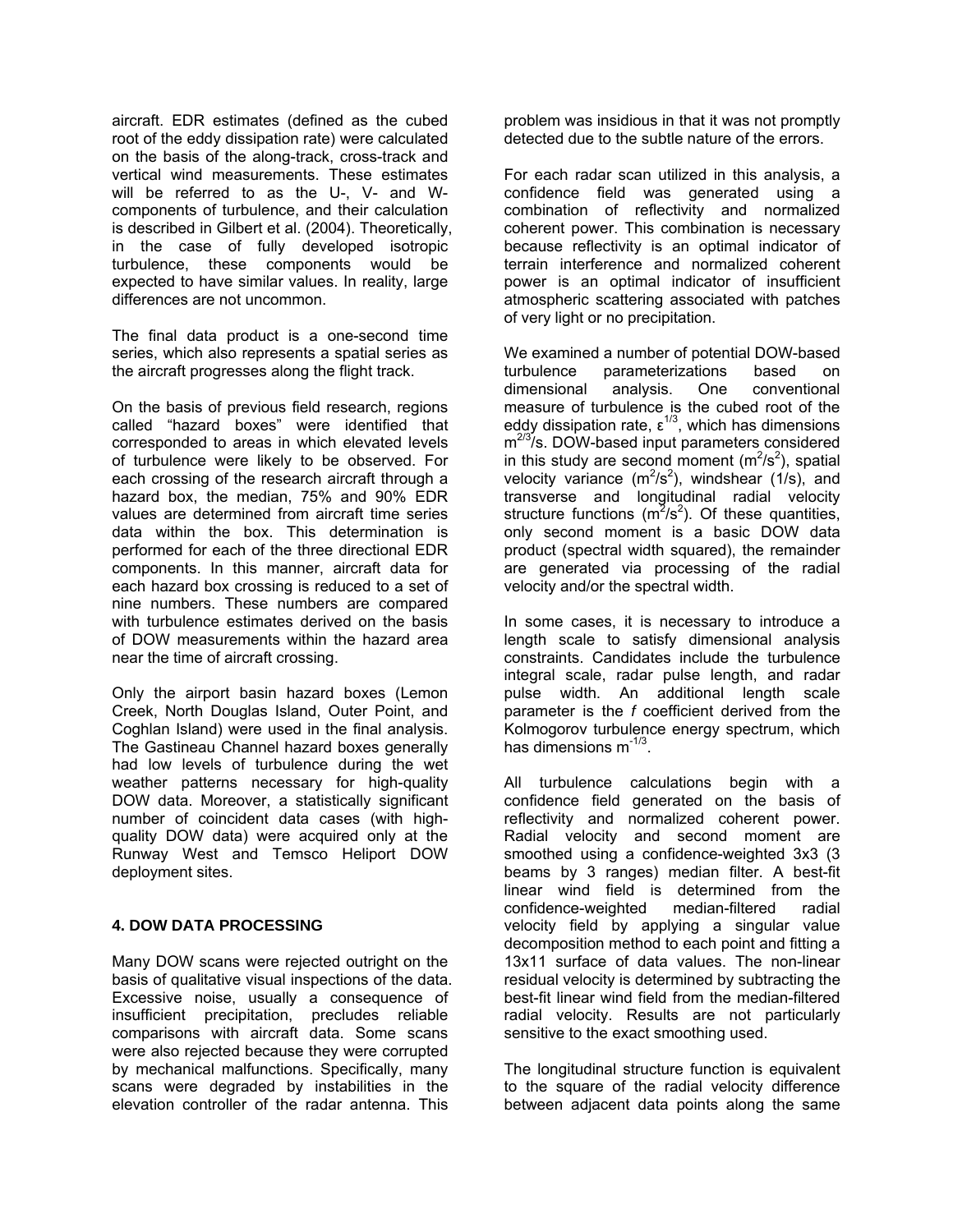beam. The transverse structure function is equivalent to the square of the velocity difference between adjacent data points along a fixed range. Noise effects on the structure functions are minimized by application of a confidence-weighted median filter to the final product. Finally, windshear values are estimated from a combination of structure function and radial and transverse slopes determined by the best-fit linear windfield.

$$
S^{2} = W_{r}^{2}(r,\varphi) + W_{\varphi}^{2}(r,\varphi)/r^{2} + D_{r}(r,\varphi)/(\Delta r)^{2} + D_{\varphi}(r,\varphi)/(\Gamma\Delta\varphi)^{2}
$$
 Eq. 1

where  $S =$  windshear,  $W_r =$  radial slope of bestfit linear windfield,  $W_{\omega}$  = transverse slope of bestfit linear windfield,  $D_r$  = radial structure function, D<sup>φ</sup> = radial structure function, ∆r range gate spacing, and  $\Delta \varphi$  = azimuthal beam spacing.

Quantities derived on the basis of dimensional analysis are assumed to be scaled by an unknown dimensionless quantity (e.g., 2, π, or 10). Six algorithms were derived

1. 
$$
\epsilon^{1/3}(r,\varphi) = f_{KL}(r) \sqrt{M_2(r,\varphi)}
$$
  
\n2. 
$$
\epsilon^{1/3}(r,\varphi) = [M_2(r,\varphi) S(r,\varphi)]^{1/3}
$$
  
\n3. 
$$
\epsilon^{1/3}(r,\varphi) = U_r(r,\varphi)/L^3
$$
  
\n4. 
$$
\epsilon^{1/3}(r,\varphi) = [U_r^2(r,\varphi) S(r,\varphi)]^{1/3}
$$
  
\n5. 
$$
\epsilon^{1/3}(r,\varphi) = D_r(r,\varphi)/(\Delta r)^{1/3}
$$
  
\n6. 
$$
\epsilon^{1/3}(r,\varphi) = D_{\varphi}(r,\varphi)/(\Gamma \Delta \varphi)^{1/3}
$$

where  $r = range$ ,  $\varphi = azimuth$ ,  $f_{KL} = Kolmogorov$ energy spectrum coefficient,  $M_2$  = second moment,  $L =$  turbulence integral scale,  $u_r =$ velocity variance, and the remainder are defined above.

Processed DOW EDR fields within a hazard box are reduced to a single indicator of turbulence. This is similar to the manner in which each research aircraft pass through a hazard box is reduced to a single indicator of turbulence. For each aircraft hazard box crossing, a DOW PPI radar scan was selected on the basis of proximity in time and an elevation angle that corresponded to the average location of the aircraft passing through the hazard box when viewed from the DOW observation site. From this scan, data corresponding to the hazard box region is extracted and processed as described above.

Each extracted and processed data set was reduced to a confidence-weighted median, 75% and 90% value for each of the six EDR

algorithms described above. This resulted in 18 representations of DOW-based EDR estimates for each aircraft hazard box crossing.

#### **5. STATISTICAL ANAYLSYS**

For each crossing of a hazard box by the research aircraft, 18 DOW-based representations of turbulence were derived (3 percentile filters for each of 6 algorithms) and 9 aircraft-based representations of turbulence were obtained (3 percentile filters for each of 3 directional components). This produced 162 combinations of DOW and aircraft data.

For each potential combination of DOW-aircraft data, a simple linear regression with two degrees of freedom, allowing both slope and intercept to vary, was performed.

Sixty-five aircraft hazard box passes were associated with DOW data of high quality. Results based on this entire set were unremarkable. The greatest correlation coefficient for any of the 162 potential data combinations was 0.40, corresponding to an  $\mathbb{R}^2$ of 0.16. This result corresponded to the combination of 90% DOW EDR algorithm 1 (based on second moment) and the 50% aircraft U-component of turbulence.

One interpretation of this result is that terraininduced turbulence is anisotropic. Sites at which the DOW scanned directly into the predominant wind direction may have produced different results from sites at which the DOW scanned more or less perpendicular to the predominant wind direction. Also, it may be necessary to segregate the analysis on the basis of aircraft observations from different hazard boxes. In some regions, turbulence may be characterized by smaller scale disturbances and would be more susceptible to detection by algorithms that emphasize second moment. In other regions, turbulence might be characterized by large scale disruptions and would be more discernable on the basis of velocity variance. Also, a directional bias may be exaggerated in DOW turbulence algorithms that incorporate estimates of wind shear. For these, reasons it is useful to consider an independent correlation for each DOW sitehazard box pair.

The most promising results were for a site-box pair that yielded a correlation coefficient of 0.88, corresponding to an  $R^2$  of 0.78. In this case, the